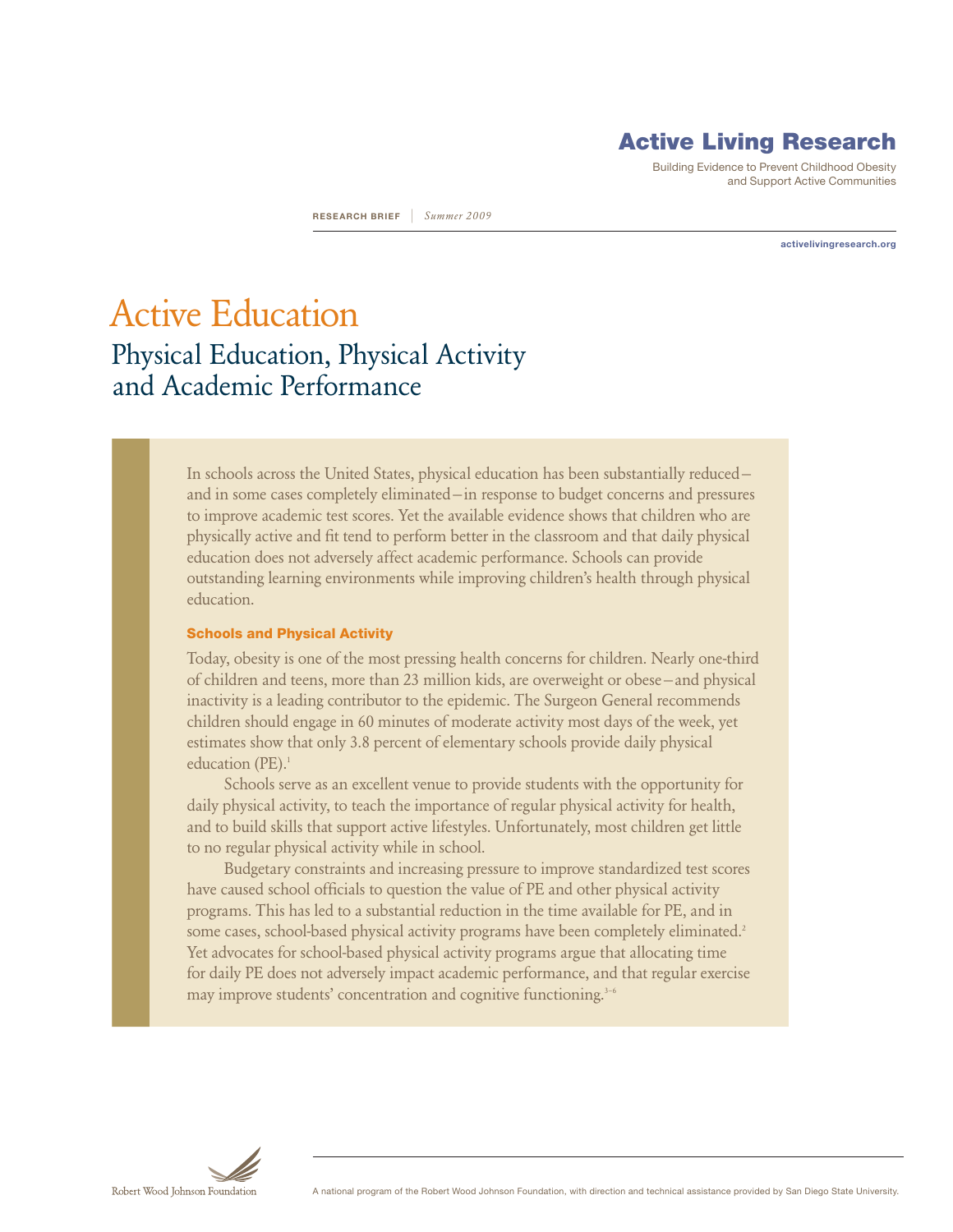#### Key Research Results

Sacrificing physical education for classroom time does not improve academic performance

This summary of peer-reviewed research on the relationship between physical activity and academic performance among children and adolescents yields the following insights:

any school systems have downsized or eliminated PE under the assumption that more classroom time will improve academic performance and increase standardized test scores. The available evidence from several controlled experimental studies in the United States,<sup>7</sup> Canada,<sup>8-10</sup> and Australia<sup>11,12</sup> contradicts this view. All of these studies evaluated how additional instructional time for PE impacts academic performance, and clearly demonstrate that physical activity need not be sacrificed for academic excellence.

- n In 2007, 287 fourth- and fifth-grade students in British Columbia were evaluated to determine if introducing daily classroom physical activity sessions affected their academic performance.<sup>13</sup> Students in the intervention group participated in daily 10-minute classroom activity sessions in addition to having 80 minutes of PE per week. Despite increasing in-school physical activity time by approximately 50 minutes per week, students receiving the extra physical activity time had similar standardized test scores for mathematics, reading and language arts as did students in the control group.
- **n** In 1999, researchers analyzed data from 759 fourth- and fifth-grade students in California and found that students' scores on standardized achievement tests were not adversely affected by an intensive PE program that doubled or tripled PE time. On several test scores, students who spent more time in PE performed better than students in control groups.<sup>14</sup>

ithin the United States, results from a national longitudinal study<sup>15</sup> and observational data from two studies that compared test scores of children who were exposed to different amounts of PE instructional time have shown that more time in PE does not adversely affect academic performance.<sup>16,17</sup>

- Girls who were enrolled in PE for 70 or more minutes per week had significantly higher achievement scores in mathematics and reading than did girls who were enrolled in PE for 35 or fewer minutes per week, according to the National Early Childhood Longitudinal Study. Researchers analyzed a nationally representative sample of more than 5,000 students from the 1998–99 kindergarten class as they progressed through grade 5. Among boys, greater exposure to PE was neither positively or negatively associated with academic achievement.<sup>18</sup>
- **n** A study of more than 200 sixth-grade students in Michigan, conducted in 2006, found that students enrolled in PE had similar grades and standardized test scores as students who were not enrolled in PE, despite receiving 55 fewer minutes of daily classroom instruction.<sup>19</sup>
- **n** A study of 311 fourth-grade students in southeastern Massachusetts found that students who received 56 or more hours of PE per school year scored significantly higher on standardized test scores in English and language arts than did students who received 28 hours of PE per school year. The study, which was conducted in 2000–01, found no significant differences on standardized mathematics test scores.<sup>20</sup>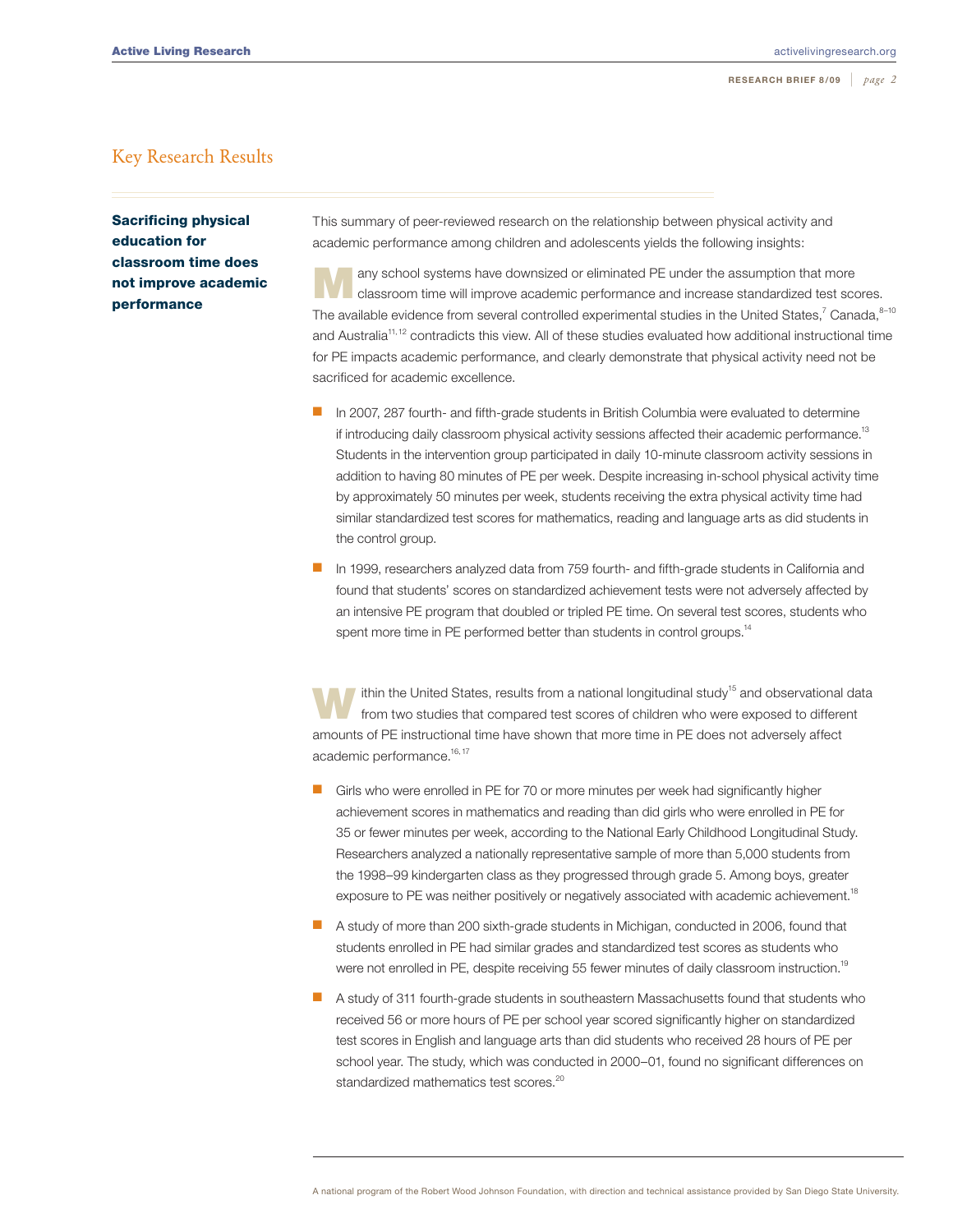### Kids who are more physically active tend to perform better academically

ourteen published studies analyzing data from approximately 58,000 students between 1967 and 2006 have investigated the link between overall participation in physical activity and academic performance. Eleven of those studies found regular participation in physical activity is associated with improved academic performance.

ight health surveys involving population-representative samples of children and adolescents from the United States,<sup>21–23</sup> United Kingdom,<sup>24–26</sup> Hong Kong<sup>27</sup> and Australia<sup>28</sup> observed statistically significant, positive correlations between physical activity participation and academic performance. However, none of these studies assessed academic performance with standardized educational tests.

One of the studies, conducted in the United States in 2006, analyzed national data collected from nearly 12,000 adolescents to examine the relationship between physical activity and academic performance. Adolescents who reported either participating in school-based physical activities, such as PE and team sports, or playing sports with their parents were 20 percent more likely than their sedentary peers to earn an "A" in math or English.<sup>29</sup>

Three other smaller studies conducted between 1970 and 2006 involving students from one or two schools also reported a positive correlation between physical activity and academic performance.<sup>30-32</sup>

Two studies found no evidence of a relationship, positive or negative, between physical activity and academic performance, 33,34 and one study conducted in Canada in 2000 reported a trivial negative association between physical activity and standardized test scores.<sup>35</sup>

Kids who are physically fit are likely to have stronger academic performance

vidence supporting the association between physical activity and enhanced academic<br>performance is strengthened by findings that link higher levels of physical fitness with improved academic performance among children and teens. Two national studies, in Australia<sup>36</sup> and South Korea, $37$  along with four studies conducted in the United States, $38-41$  found physical fitness scores to be significantly and positively associated with academic performance. These studies included students from elementary school through high school.

 $\blacksquare$  Researchers analyzed FITNESSGRAM® test results from more than 2.4 million Texas students in grades 3 to 12 during the 2007–08 school year and found significant school-level correlations between physical fitness achievement and better performance on state standardized tests. Higher physical fitness achievement also was associated with better school attendance rates and fewer disciplinary incidents involving drugs, alcohol, violence or truancy. Associations were stronger for cardiovascular fitness than for measures of body mass index (BMI), but the patterns were consistent. The analyses controlled for potential confounding variables, such as socioeconomic status, minority status and school size, that could influence the correlations. The study is currently in review, and as of August 2009, these data were unpublished.<sup>42</sup>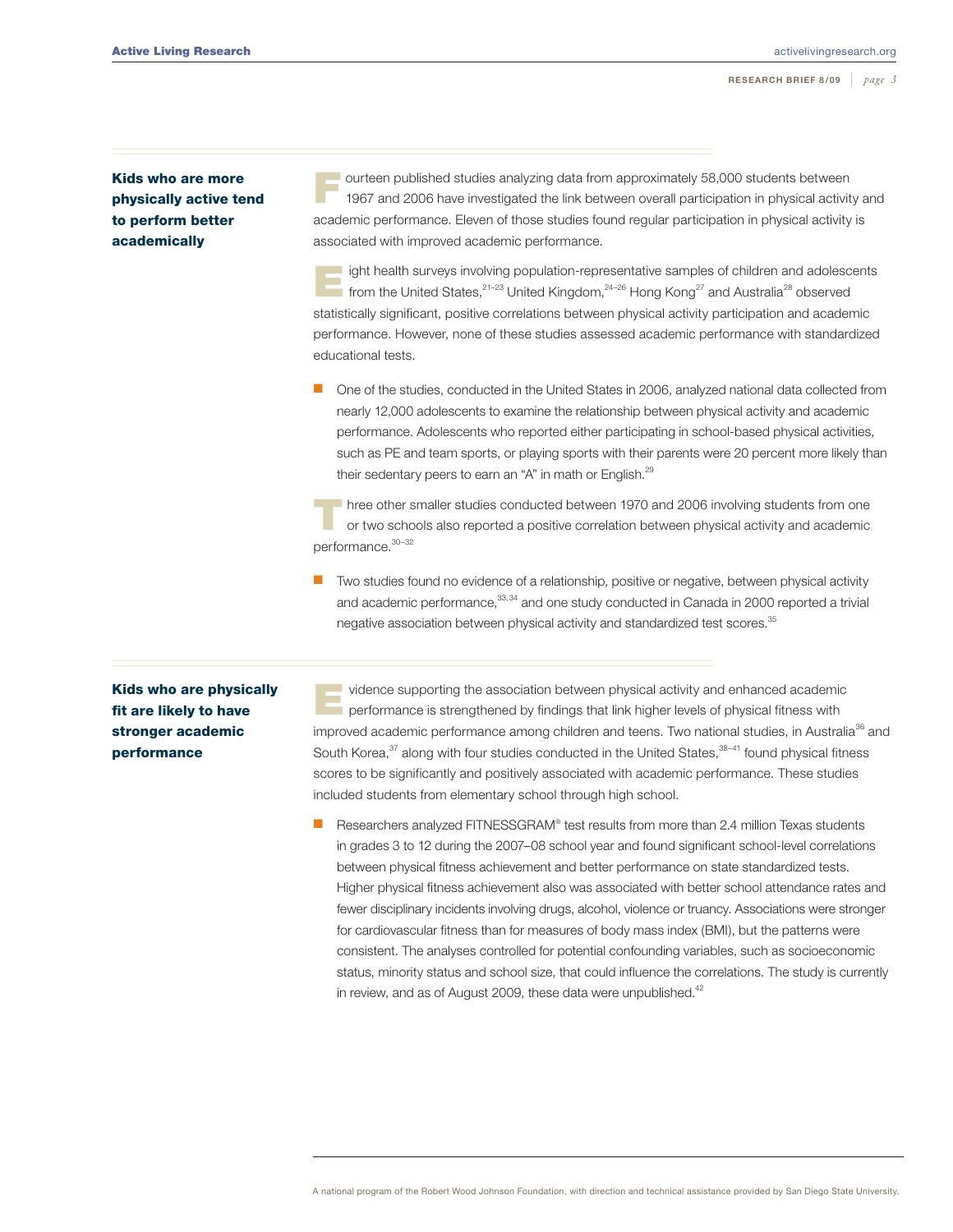

■ A cross-sectional study of 2004–05 data from 1,800 Massachusetts middle-school students found that students who passed more fitness tests during physical education performed better on achievement tests in math and English than did students who had poorer fitness test results.<sup>44</sup>



**n** According to a 2007 study of 259 third- and fifth-grade students, children who performed better on aerobic capacity fitness tests were more likely to score higher on state math and reading exams.<sup>46</sup>

A national program of the Robert Wood Johnson Foundation, with direction and technical assistance provided by San Diego State University.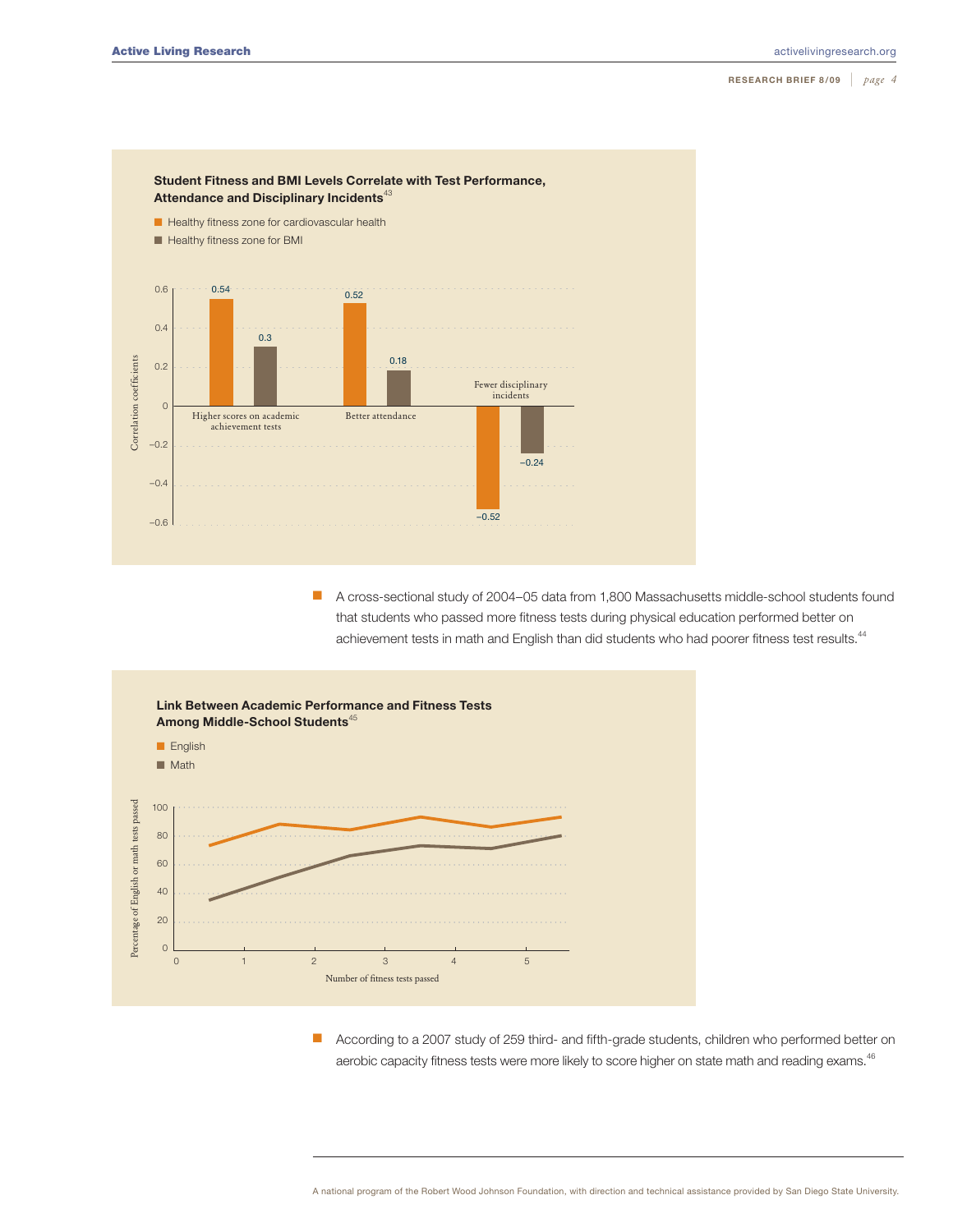Activity breaks can improve cognitive performance and classroom behavior

cording to seven studies involving elementary-school students,<sup>47–53</sup> and one survey of elementary- and middle-school administrators,<sup>54</sup> regular physical activity breaks during the school day may enhance academic performance, academic focus and/or behavior in the classroom. It is important to note that cognitive and behavioral responses to physical activity breaks during the school day have not been systematically investigated among middle- or high-school students.

- n Teachers reported better classroom behavior for students who had more than 15 minutes of daily recess, according to an analysis of 1998–99 data for approximately 11,000 students ages 8 to 9. Thirty percent of students in the study had little or no daily recess. Further analysis showed that only 7 percent to 14 percent of black, Hispanic and low-income students had daily recess, compared with 54 percent to 67 percent of white and affluent students.<sup>55</sup>
- n A 2008 survey of representatives from 106 North Carolina school districts found that improved academic focus among students was the most widely cited benefit of a statewide policy mandating at least 30 minutes of daily physical activity for students in kindergarten through grade 8. Improvement in students' focus was reported by 27 percent of elementary-school officials and 15 percent of middle-school officials.<sup>56</sup>
	- Other results from the survey showed increased student alertness (reported by 17% of elementary- and middle-school officials) and improved student behavior (reported by 12% of elementary-school officials and 8% of middle-school officials).<sup>57</sup>
- n In 1998, researchers in Georgia studied the effects of an activity break on classroom behavior in a sample of 43 fourth-grade students. Students exhibited significantly more on-task classroom behavior and significantly less fidgeting on days with a scheduled activity break than on days without one.<sup>58</sup>
- n A 12-week research project conducted in North Carolina in 2006 evaluated the effects of providing elementary-school students with a daily 10-minute activity break. Among 243 students in kindergarten through grade 4, a break without physical activity decreased on-task behavior, but a daily physical activity break increased on-task behavior significantly— by an average of 8 percent. Among the least on-task students, activity breaks improved on-task behavior by 20 percent.<sup>59</sup>
- In a study conducted in 1999 with 177 New Jersey elementary-school students, researchers compared scores on a concentration test after students completed either a classroom lesson or a 15-minute physical activity session. Fourth-grade students exhibited significantly better concentration scores after completing the physical activity. Among second- and third-grade students, the physical activity intervention was neither beneficial nor detrimental to test performance.<sup>60</sup>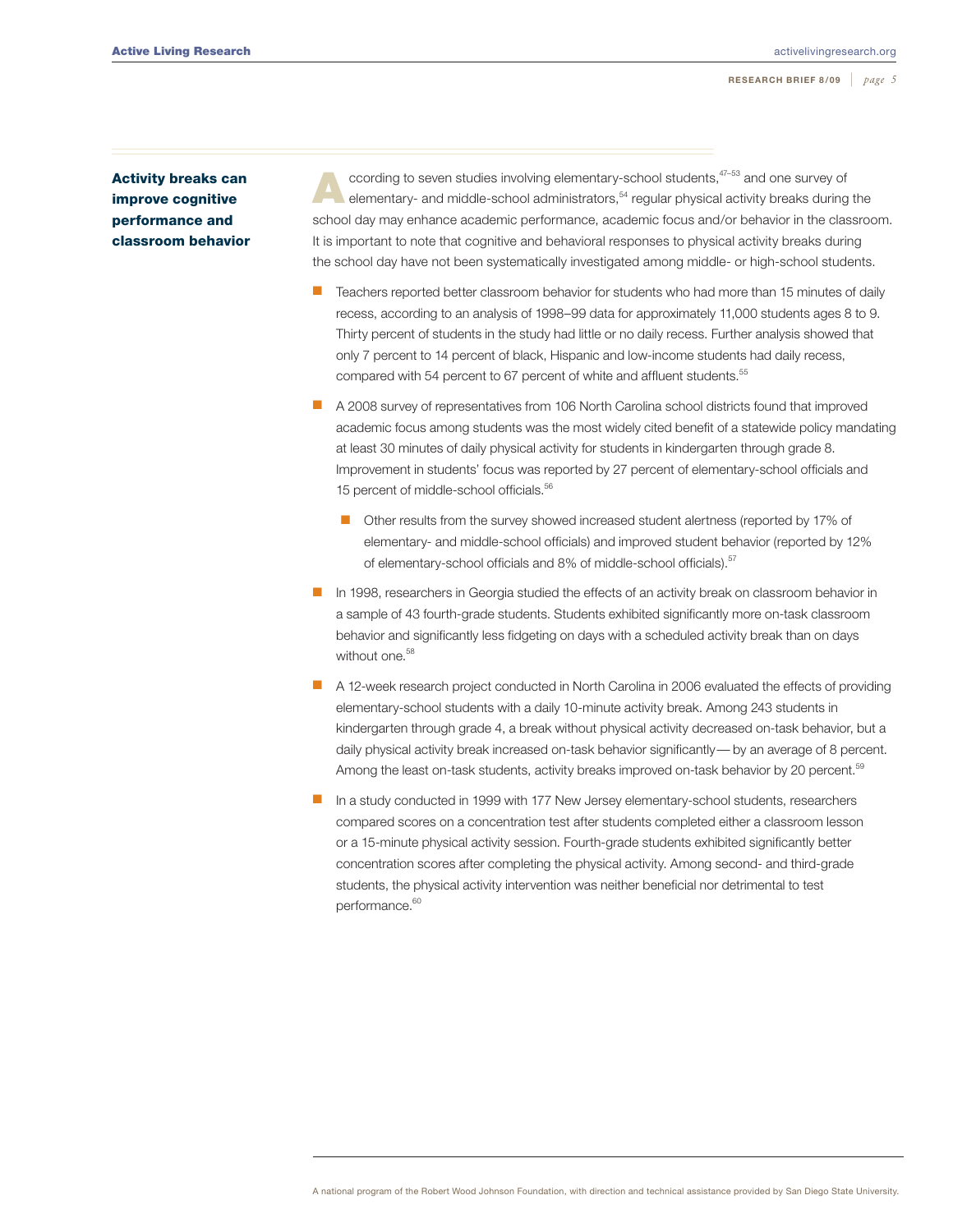## Conclusion

- $\blacksquare$  Studies consistently show that more time in physical education and other school-based physical activity does not adversely affect academic performance.
- $\blacksquare$  In some cases, more time in physical education leads to improved grades and standardized test scores.
- **n** Physically active and fit children tend to have better academic achievement.
- $\blacksquare$  Evidence links higher levels of physical fitness with better school attendance and fewer disciplinary problems.
- $\blacksquare$  There are several possible mechanisms by which physical education and regular physical activity could improve academic achievement, including enhanced concentration skills and classroom behavior.
- n Additional research is needed to determine the impact of physical activity on academic performance among those children who are at highest risk for obesity in the United States, including black, Latino, American Indian and Alaska Native, and Asian-American and Pacific Islander children, as well as children living in lower-income communities.

Additional research on academic achievement and physical activity presented by the Centers for Disease Control and Prevention is available at *[www.cdc.gov/HealthyYouth/](www.cdc.gov/HealthyYouth/health_and_academics/index.htm) [health\\_and\\_academics/index.htm](www.cdc.gov/HealthyYouth/health_and_academics/index.htm)*.

- <sup>1</sup> Lee S, Burgeson C, Fulton J, et al. "Physical Education and Physical Activity: Results from the School Health Policies and Programs Study 2006." *Journal of School Health*, 77(8): 435–463, October 2007.
- <sup>2</sup> National Association for Sport and Physical Education and American Heart Association. *2006 Shape of the Nation Report: Status of Physical Education in the USA*. Reston, VA: National Association for Sport and Physical Education, 2006.
- <sup>3</sup> Shephard R. "Curricular Physical Activity and Academic Performance." *Pediatric Exercise Science*, 9(2): 113–126, May 1997.
- <sup>4</sup> Pellegrini A and Smith P. "Physical Activity Play: The Nature and Function of a Neglected Aspect of Play." *Child Development*, 69(3): 577–598, June 1998.
- <sup>5</sup> Tomporowski P. "Cognitive and Behavioral Responses to Acute Exercise in Youths: A Review." *Pediatric Exercise Science*, 15(4): 348–359, November 2003.
- <sup>6</sup> Sibley B and Etnier J. "The Relationship Between Physical Activity and Cognition in Children: A Meta-analysis." *Pediatric Exercise Science*, 15(3): 243–256, August 2003.
- <sup>7</sup> Sallis J, McKenzie T, Kolody B, et al. "Effects of Health-related Physical Education on Academic Achievement: Project SPARK." *Research Quarterly for Exercise and Sport*, 70(2): 127–134, June 1999.
- <sup>8</sup> Shephard R, Volle M, Lavallee H, et al. "Required Physical Activity and Academic Grades: A Controlled Longitudinal Study." 58–63. In: Ilmarinen J and Valimaki L (Eds.) *Children and Sport*. Berlin: Springer-Verlag, 1984.
- <sup>9</sup> Shephard R. "Habitual Physical Activity and Academic Performance." *Nutrition Reviews*, 54(4): S32–S36, April 1996.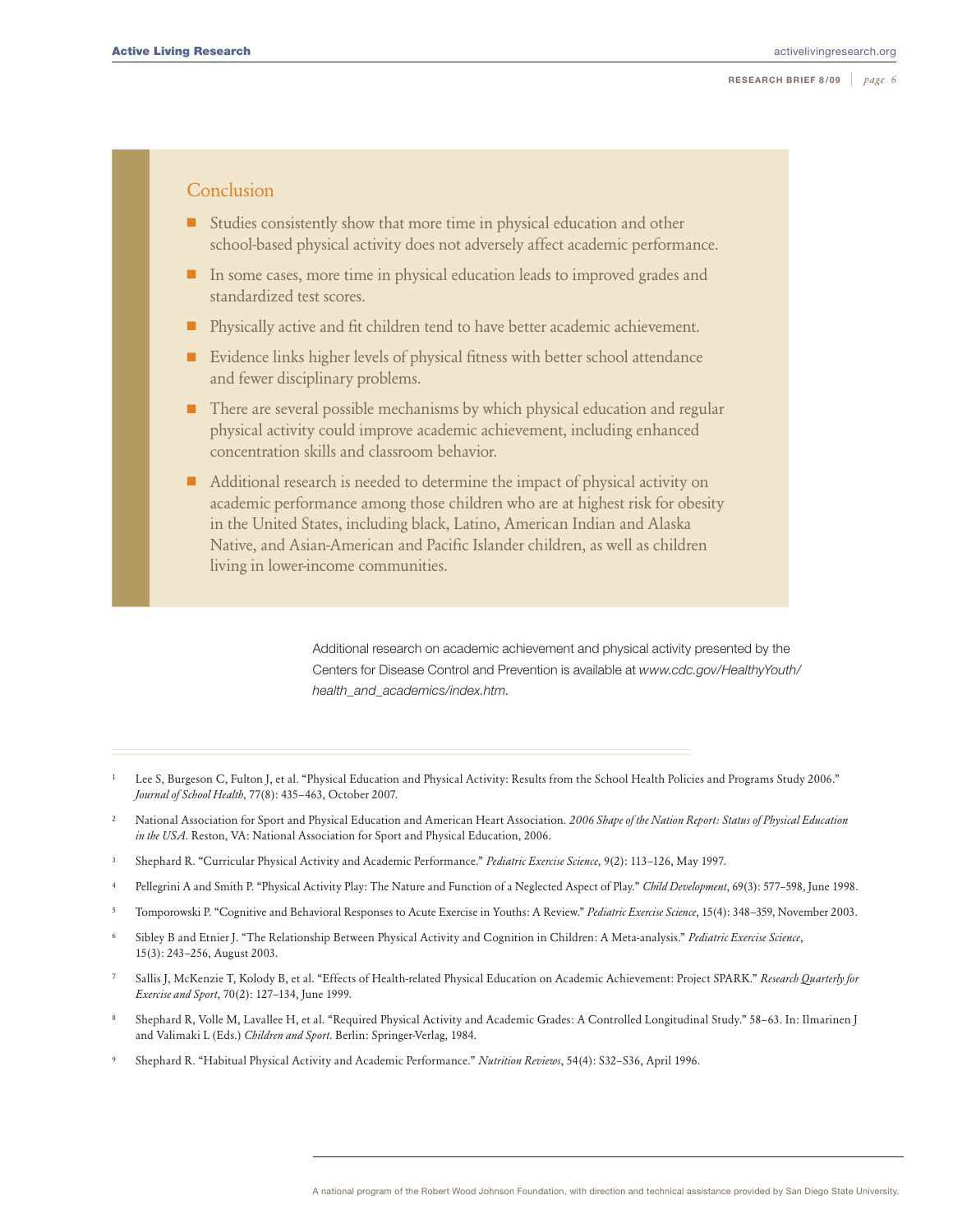- <sup>10</sup> Ahamed Y, MacDonald H, Reed K, et al. "School-based Physical Activity Does not Compromise Children's Academic Performance." *Medicine and Science in Sports and Exercise*, 39(1): 371–376, January 2007.
- <sup>11</sup> Dwyer T, Blizzard L and Dean K. "Physical Activity and Performance in Children." *Nutrition Reviews*, 54(4): S27–S31, April 1996.
- <sup>12</sup> Dwyer T, Coonan W, Leitch D, et al. "Investigation of the Effects of Daily Physical Activity on the Health of Primary School Students in South Australia." *International Journal of Epidemiology*, 12(3): 308–313, September 1983.
- <sup>13</sup> Ahamed Y, et al., 371–376.
- <sup>14</sup> Sallis J, et al., 127–134.
- <sup>15</sup> Carlson S, Fulton J, Lee S, et al. "Physical Education and Academic Achievement in Elementary School: Data From the Early Childhood Longitudinal Study." *American Journal of Public Health*, 98(4), 721–727, February 2008.
- <sup>16</sup> Coe D, Pivarnik J, Womack C, et al. "Effect of Physical Education and Activity Levels on Academic Achievement in Children." *Medicine and Science in Sports and Exercise*, 38(8): 1515–1519, August 2006.
- <sup>17</sup> Tremarche P, Robinson E and Graham, L. "Physical Education and its Effects on Elementary Testing Results." *Physical Educator*, 64(2), 58–64, March 2007.
- <sup>18</sup> Carlson S, et al., 721–727.
- <sup>19</sup> Coe D, et al., 1515–1519.
- <sup>20</sup> Tremarche P, et al., 58–64.
- <sup>21</sup> Pate R, Heath G, Dowda M, et al. "Associations Between Physical Activity and Other Health Behaviors in a Representative Sample of US Adolescents." *American Journal of Public Health*, 86(11): 1577–1581, November 1996.
- <sup>22</sup> Fejgin N. "Participation in High School Competitive Sports: A Subversion of School Mission or Contribution to Academic Goals?" *Sociology of Sport Journal*, 11(3): 211–230, September 1994.
- <sup>23</sup> Nelson M and Gordon-Larson P. "Physical Activity and Sedentary Behavior Patterns are Associated with Selected Adolescent Health Risk Behaviors." *Pediatrics*, 117(4): 1281–1290, April 2006.
- <sup>24</sup> McIntosh P. "Mental Ability and Success in School Sport." *Research in Physical Education*, 1(1): 20–27, 1966.
- <sup>25</sup> Smart K. "Sporting and Intellectual Success Among English Secondary School Children." *International Review of Sports Sociology*, 2(1): 47–54, 1967.
- <sup>26</sup> Williams A. "Physical Activity Patterns Among Adolescents Some Curriculum Implications." *Physical Education Review*, 11: 28–39, 1988.
- <sup>27</sup> Lindner K. "Sports Participation and Perceived Academic Performance of School Children and Youth." *Pediatric Exercise Science*, 11(2): 129–143, May 1999.
- <sup>28</sup> Dwyer T, Sallis J, Blizzard L, et al. "Relation of Academic Performance to Physical Activity and Fitness in Children." *Pediatric Exercise Science*, 13(3): 225–237, August 2001.
- <sup>29</sup> Nelson M and Gordon-Larson P, 1281–1290.
- <sup>30</sup> Coe D, et al., 1515–1519.
- <sup>31</sup> Schurr T and Brookover W. "Athletes, Academic Self-Concept and Achievement." *Medicine and Science in Sports*, 2(2): 96–99, Summer 1970.
- <sup>32</sup> Field T, Diego M and Sanders C. "Exercise is Positively Related to Adolescents' Relationships and Academics." *Adolescence*, 36(141): 105–110, Spring 2001.
- <sup>33</sup> Daley A and Ryan J. "Academic Performance and Participation in Physical Activity by Secondary School Adolescents." *Perceptual & Motor Skills*, 91(1): 531–534, December 2000.
- <sup>34</sup> Fisher N, Juszczak L and Friedman S. "Sports Participation in an Urban High School: Academic and Psychological Correlates." *Journal of Adolescent Health*, 18(5): 329-334, May 1996.
- <sup>35</sup> Tremblay M, Inman J and Williams J. "The Relationship Between Physical Activity, Self-Esteem, and Academic Achievement in 12-year-old Children." *Pediatric Exercise Science*, 12(3): 312–323, August 2000.
- <sup>36</sup> Dwyer T, et al., 225–237.
- <sup>37</sup> Kim H, Frongillo E, Han S, et al. "Academic Performance of Korean Children is Associated with Dietary Behaviours and Physical Status." *Asia Pacific Journal of Clinical Nutrition*, 12(2): 186–192, June 2003.
- <sup>38</sup> Knight D and Rizzuto T. "Relations for Children in Grades 2, 3, and 4 Between Balance Skills and Academic Performance." *Perceptual Motor Skills*, 76(2): 1296–1298, June 1993.